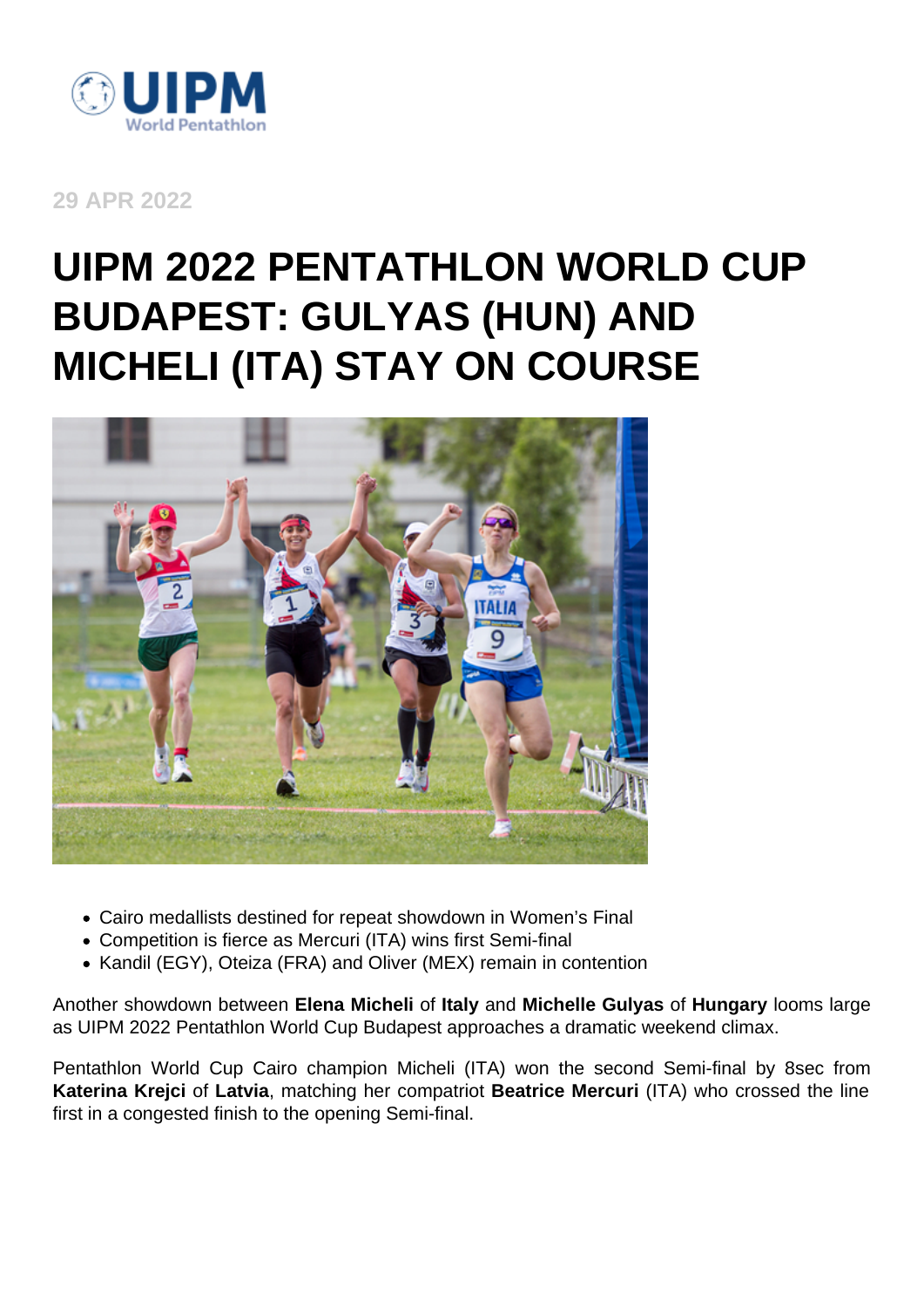But Micheli (ITA), the 2019 world silver medallist, will have work to do in tomorrow's Women's Final after scoring a modest 18V/17D in the Fencing Ranking Round. World No.1 Gulyas (HUN) will start the Final 25 points better off but still 15 points off the lead after scoring 23V/12D on the piste.

**Amira Kandil** of Egypt was the top fencer with 26V/9D, achieving one more victory than **Marie Oteiza** of **France** and two more than team-mate **Salma Abdelmaksoud** (EGY).

Other athletes lurking with intent in the 18-strong Final line-up will be **Elena Potapenko** of **Kazakhstan, Ieva Serapinaite** of **Lithuania** and **Mayan Oliver** of **Mexico**, whose Laser Run time of 11:26.10 was the fastest of either Semi-final.



UIPM President Dr Klaus Schormann said: "Today in the Women's Semi-finals we saw how Laser Run decides which 18 athletes will qualify for the Final according to the new format introduced in this 2022 season.

"Tomorrow we will have the Finals for women and men and in this new format I think it is exciting for everybody to watch, and also we are very happy that the New 5th Discipline Working Group has been able to visit Budapest and watch this format in preparation for the Paris 2024 Olympic Games.

"Thanks again for the excellent organisation, we had wonderful weather today and all athletes who have qualified for tomorrow, I wish you a good sleep and a strong night so that you can perform tomorrow at the highest level."

The climax of UIPM 2022 Pentathlon World Cup Budapest comes tomorrow (April 30) with the Men's and Women's Finals, before the Mixed Relay concludes the competition on Sunday, May 1.